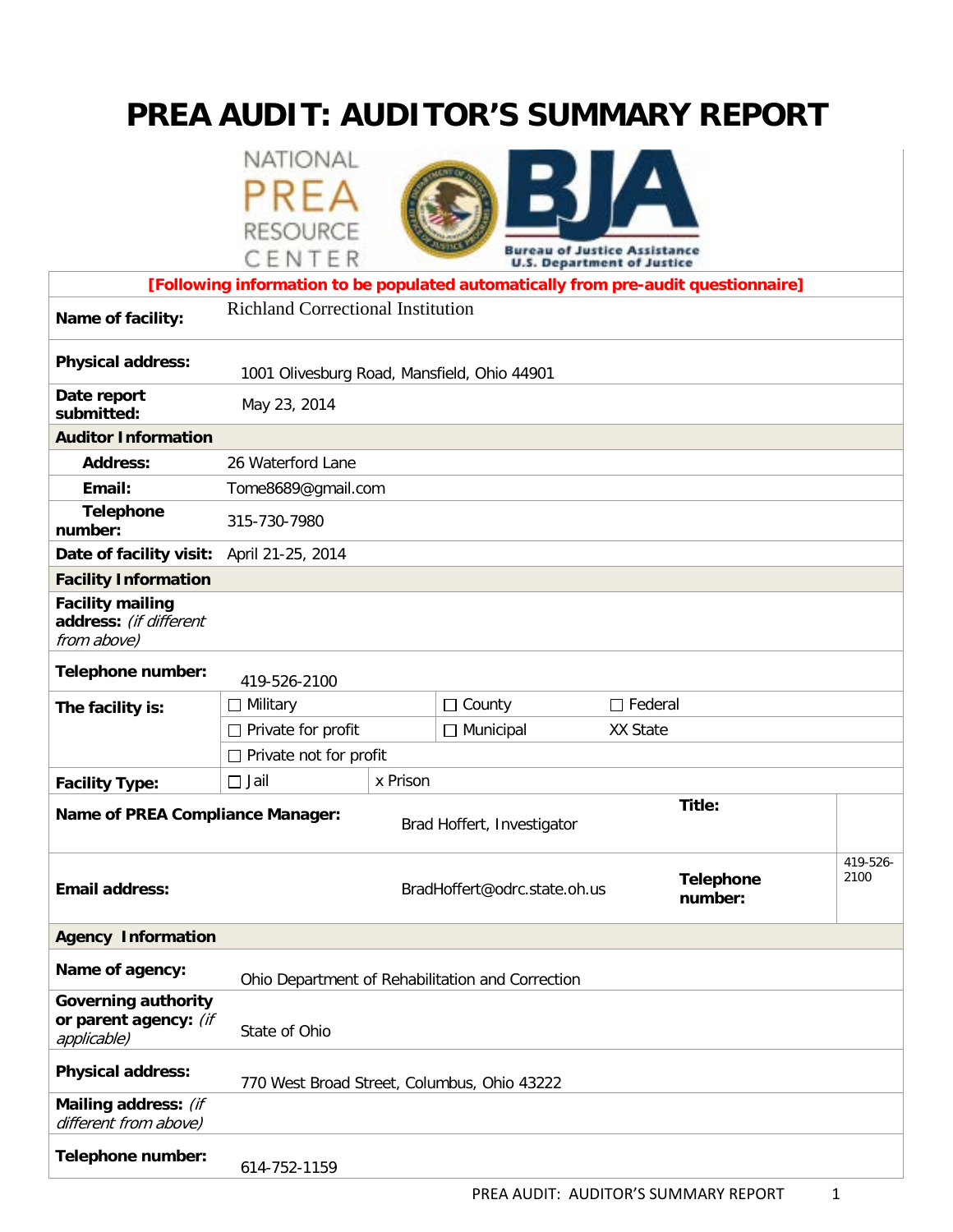| <b>Agency Chief Executive Officer</b> |                                  |                             |                                                                     |  |  |  |
|---------------------------------------|----------------------------------|-----------------------------|---------------------------------------------------------------------|--|--|--|
| Name:                                 | Gary C. Mohr                     | Title:                      | <b>Director</b>                                                     |  |  |  |
| Email address:                        | GaryMohr@odrc.state.oh.us        | <b>Telephone</b><br>number: | 614-752-1164                                                        |  |  |  |
| <b>Agency-Wide PREA Coordinator</b>   |                                  |                             |                                                                     |  |  |  |
| Name:                                 | Andrew Albright                  | Title:                      | Chief, Bureau of Agency Policy and<br><b>Operational Compliance</b> |  |  |  |
| Email address:                        | Andrew.Albright@odrc.state.oh.us | <b>Telephone</b><br>number: | 614-752-1708                                                        |  |  |  |

# **AUDIT FINDINGS**

#### **NARRATIVE:**

The PREA audit of the Richland Correctional was conducted on April 21-25, 2013. During the three days the auditor toured the institution and conducted formal staff and inmate interviews. Ten random inmates from all of the housing units, 12 specialized staff and 10 random staff were questioned about PREA training, how to report, to whom to report, filing reports, available interventions, conducting interviews, evidence collection, follow up and monitoring retaliation. During the conduct of the audit the following dignitaries were present: Margaret Bradshaw- Warden, Tim Milligan-Deputy Warden, Staci Freeman-Warden, Jennifer Gillece-Warden Assistant, Andrew Albright- Chief, Bureau of Agency Policy and Operational Compliance and Liann Bower.

#### **DESCRIPTION OF FACILITY CHARACTERISTICS:**

Richland Correctional Institution is a medium/minimum security facility located on State Route 545 north of Mansfield, Ohio. It is collocated with the Mansfield Correctional Institution and the, now abandoned, Ohio State Reformatory where The Shawshank Redemption was filmed. The prison is situated on 78 acres. The area inside the fence is 45 acres. The institution was originally designed with open bay dormitories to hold 1,855 offenders. There are 18 buildings located inside the main compound, including five housing units and one segregation unit. Located outside the fence are additional buildings. Two of these buildings, the warehouse and garage, are shared facilities on the grounds of the neighboring Mansfield Correctional Institution

#### **SUMMARY OF AUDIT FINDINGS:**

Richland had eleven (11) sexual abuse investigations from August 20, 2012, to the present. Six (6) of these sexual abuse investigations were allegations of inmate abuse by another inmate. Three (3) of these allegations were unfounded, one (1) was substantiated, one (1) was unsubstantiated, and one (1) is being investigated. The facility had five (5) allegations of sexual abuse of an inmate by staff. Two (2) of these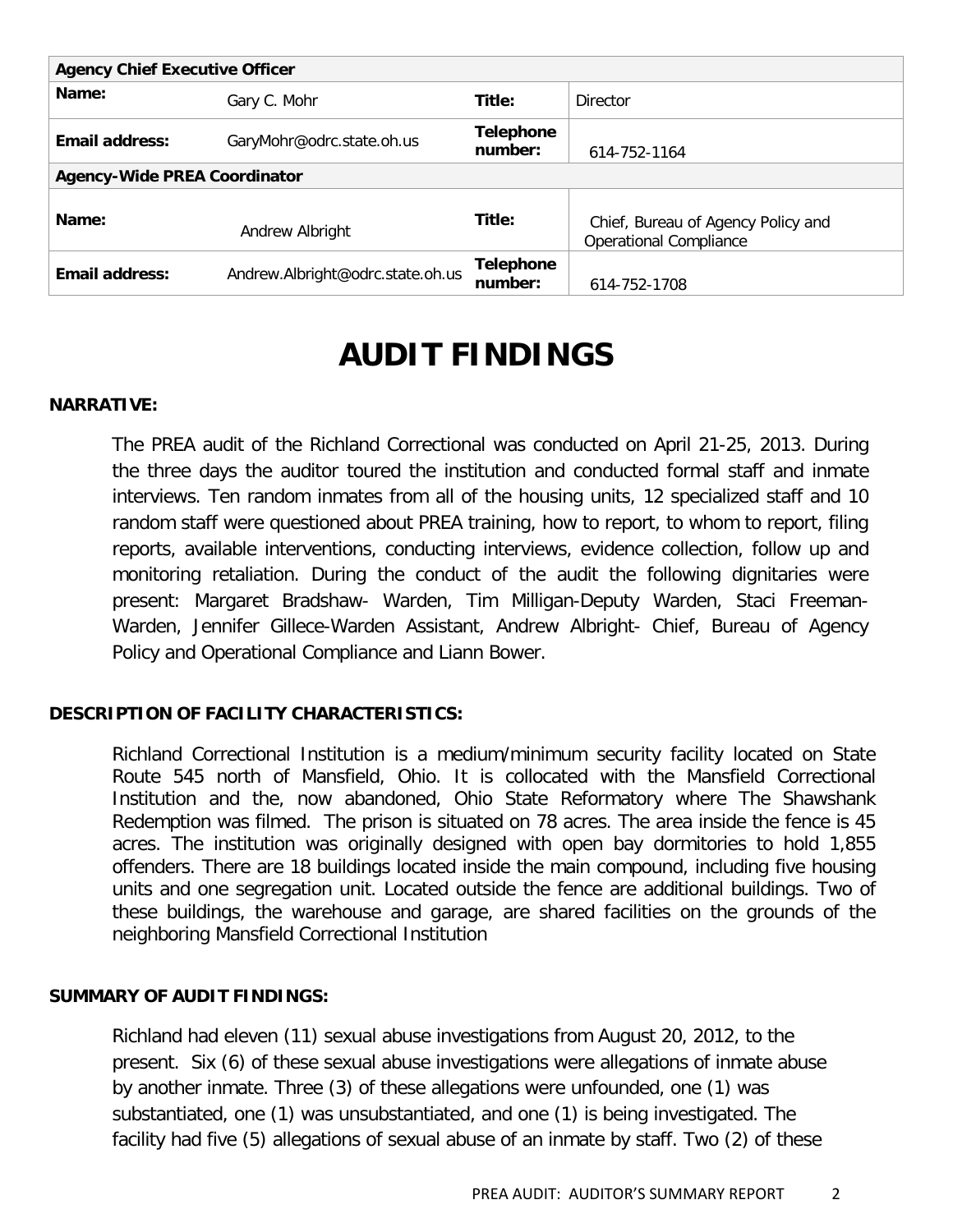allegation were unfounded, one (1) was unsubstantiated, and two (2) are still under investigation.

Richland had seventeen (17) sexual harassment allegations investigations. Thirteen (13) of these sexual harassment investigations were allegation made by an inmate against an inmate. Three (3) of these allegations were unfounded, two (2) were substantiated, six (6) were unsubstantiated, and two (2) are still being investigated. The facility had four (4) allegations of sexual harassment investigations of an inmate by staff. One (1) of these allegations was substantiated, and three (3) are still under investigation.

The investigator received an allegation of retaliation against an inmate by a staff member. It is still pending.

The facility has a very impressive relationship with the Ohio Highway Patrol, the Agency responsible for criminal investigations. They train together and each go out of their way to keep the other informed on all cases. They work extremely hard to ensure all cases are referred for prosecution.

| Number of standards exceeded: | Δ             |
|-------------------------------|---------------|
| Number of standards met:      | 37            |
| Number of standards not met:  | n             |
| Non-applicable:               | $\mathcal{L}$ |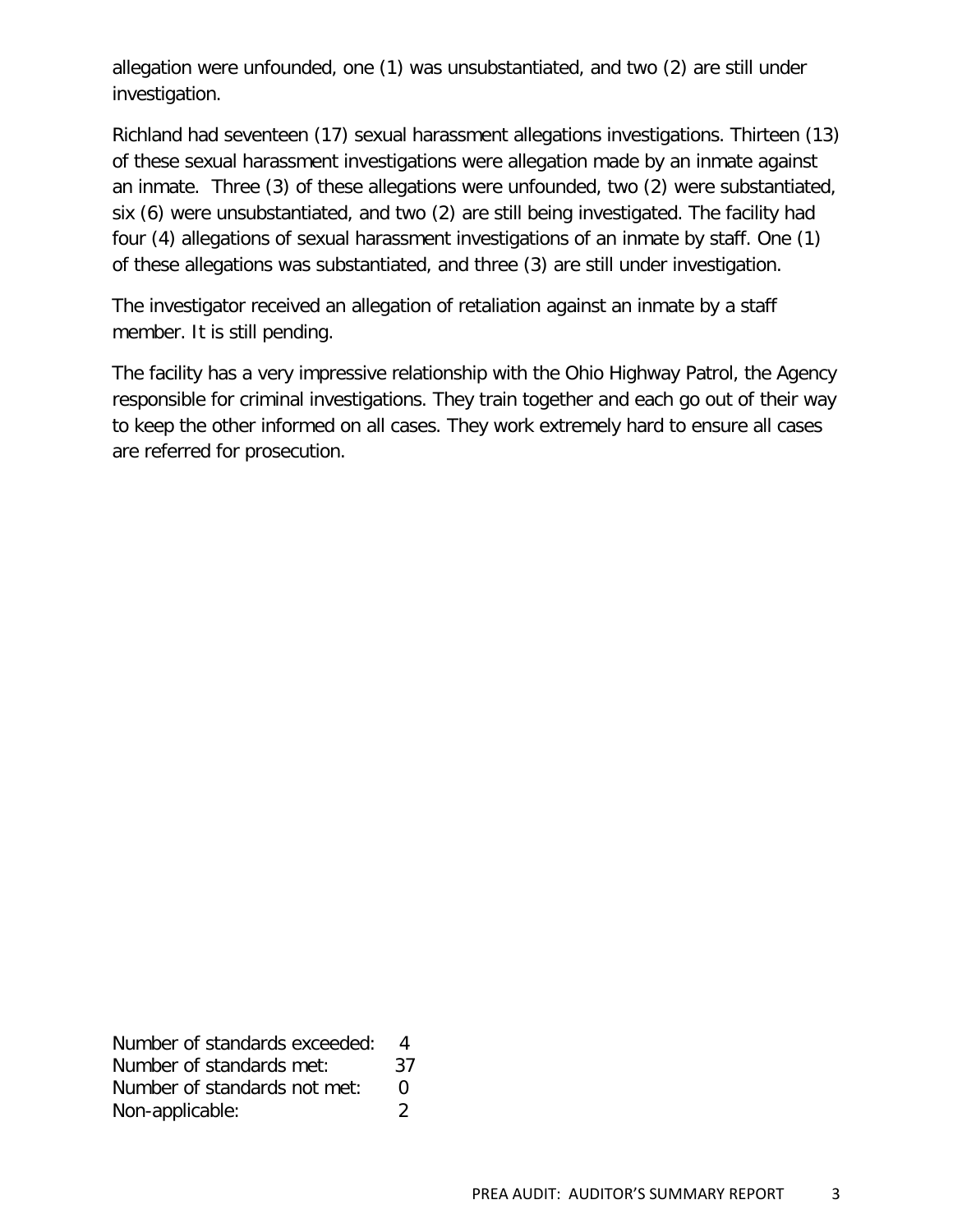# **§115.11 - Zero tolerance of sexual abuse and** s **coordinator**

Richland Correctional Institution meets Standard. Agency Policy, Prison Rape Elimination, 79-ISA-01 outlines the Agency zero tolerance toward all acts of sexual abuse and sexual harassment. This policy describes in detail the agency's approach to preventing, detecting, and responding to sexual abuse and sexual harassment. The Agency PREA Coordinator and Richland PREA Manager indicated they have sufficient time to handle their PREA duties during the interview process.

## **§115.12 - Contracting with other entities for the confinement of inmates**

Richland Correctional Institution meets Standard. State of Ohio does contract with two private prisons. Interview with Kelly Sanders, Contract Manager indicates both contracts include provisions that they comply with PREA standard requirements and she monitors facility compliance.

#### **§115.13 – Supervision and Monitoring**

Richland Correctional Institution meets Standard. Richland has a staffing plan that requires taking into account items such as generally accepted detention practices, physical plant, inmate population and prevalence of substantiated and unsubstantiated sexual abuse allegations. PREA Coordinator and Facility PREA Manager are personally involved when reviewing staffing requirements and appropriate numbers of assigned staff. To date the facility has not deviated from their staffing plan. Frequent unannounced rounds are made on all shifts by mid level supervisors. This was observed during the site visit.

#### **§115.14 – Youthful Inmates**

Richland Correctional Institution has no youthful offenders. It is an adult facility. Standard does not apply.

#### **§115.15 – Limits to Cross-Gender Viewing and Searches**

Richland Correctional Institution meets the Standard. There have been no incidents of cross gender body searches or viewing. Should an exigent circumstance exist a logbook is maintained detailing the circumstances requiring it, the person who conducted it and the individual that authorized it. Inmates are provided privacy while showering (curtains) and while using the bathroom. Female staff announce each time they enter into the housing units. They use they personal alarms to set off a buzzer and light in the housing unit before entrance. Inmates that were formally interviewed and those questioned during the tour did understand the cross gender notification process.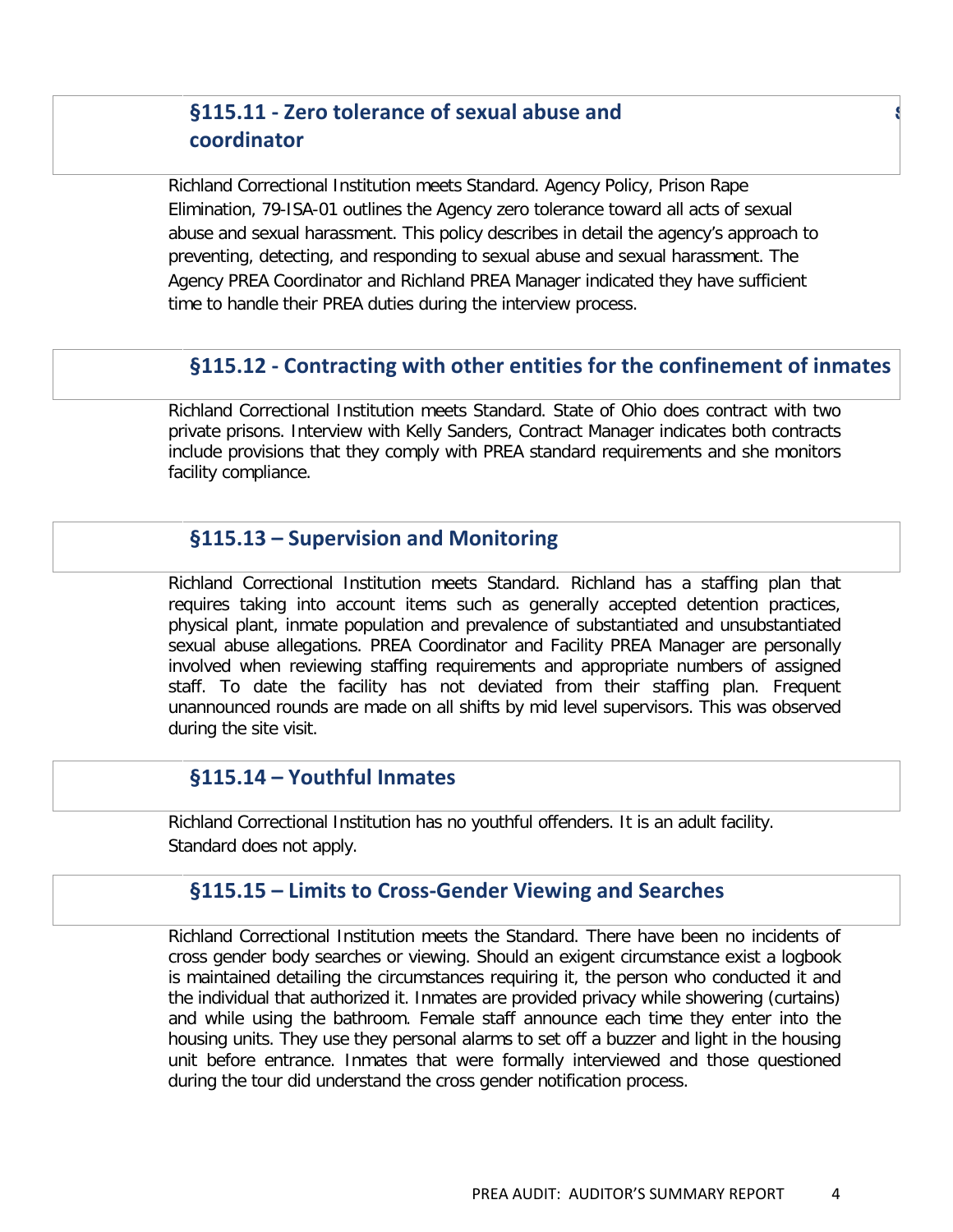# **§115.16 – Inmates with Disabilities and Inmates** w ho a **English** Proficient

Richland Correctional Institution meets Standard. The auditor interviewed an inmate who was deaf about his ability to participate and benefit in all aspects of PREA. He indicated he felt he was afforded the same opportunities that every other inmate received. He indicated that staff did everything possible to provide him with information on PREA reporting. Richland has a contract with Affordable Language Services Line LTD for interpretation for all languages if needed. They have had no need to use the service as of the audit date.

## **§115.17 – Hiring and Promotion Decisions**

Richland Correctional Institution meets Standard. Richland Correctional Institution policy 34-PRO-07 does not allow hiring or promotions including volunteers/contractors who have been convicted of sexual abuse in prison/jail or in community. During the initial site visit there were questions whether the facility was deficient with the 5-year recapture of background checks. There was also a concern with annual employee evaluation reviews and questioning staff about instances of misconduct notifications. These issues were resolved prior to the submission of the Initial Report.

## **§115.18 – Upgrades to Facilities and Technology**

\ Richland Correctional Institution meets Standard. During interview with Director Mohr, he indicated when expanding or upgrading facilities he requires that new technologies be taken into consideration during the design phase to safeguard staff and inmates. Richland has 242 cameras currently. The Warden indicated that she would continue to request funding for technologies to enhance safety for staff and inmates.

## **§115.21 – Evidence Protocol and Forensic Medical Examinations**

Richland Correctional Institution meets the Standard. Administrative investigations are conducted by the facility Investigator. The Ohio State Patrol conducts all criminal investigations. Both Investigators sat together in training classes on conducting PREA investigations utilizing protocols adapted by recent DOJ National Protocol for Sexual Assault Medical Forensic Examinations. The local hospital, Med Central Hospital, performs the forensic exams for Richland Correctional Institution if needed at no cost to the victim. Richland has tried but has been unsuccessful in obtaining the service of the local rape crisis advocacy agency. This is due to the agency being unstaffed for the required community needs. They have indicated that if they get additional staff they would enter into and agreement to provides services. The facility has trained six staff members from all shifts to provide advocate service if needed.

#### **§115.22 – Policies to Ensure Referrals of Allegations for Investigations**

Richland Correctional Institution Exceeds the Standard. As noted in the narrative statement, Richland has an extremely cooperative working relationship with the OHIO State Patrol. Both the Investigator and the State Trooper attended PREA Investigator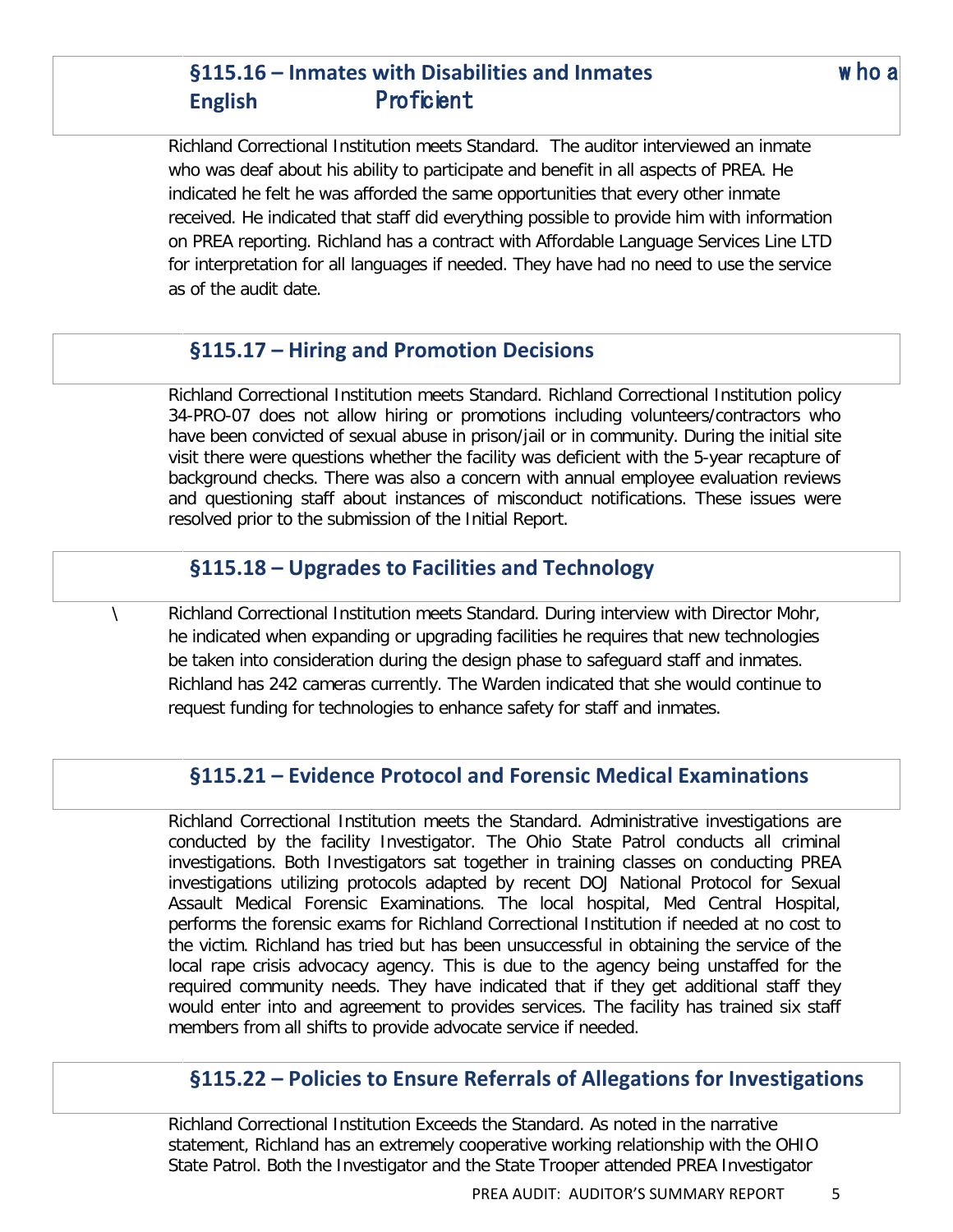training together. The auditor went over each of the cases files with the facility investigator. The entire Investigation Policy is readily available on the Ohio Agency web site.

# **§115.31 – Employee Training**

Richland Correctional Institution Exceeds the Standard. Staff has been trained on the Agency policy on zero tolerance and their responsibilities to fulfill their obligations including the searching of transgendered or intersex inmates. Training, that staff is mandated to attend, requires a written test at the conclusion of the training. If the employee fails the test, they must go through it again. Interviews of random staff and general questions asked during the tour clearly indicated staff understanding of all aspects of responding to allegations of sexual abuse.

# **§115.32– Volunteer and Contractor Training**

Richland Correctional Institution meets the Standard. All contractors and volunteers receive PREA training prior to assuming their responsibilities. The auditor reviewed training records in which they signed acknowledging understanding the training. This was also substantiated during the contractor and volunteer interviews.

## **§115.33 – Inmate Education**

Richland Correctional Institution meets the Standard. The auditor attended PREA training all inmates are required to attend during intake. It was very informative. There is a video and written materials outlining inmates right to be free from sexual abuse and how and to whom they can report. Posters about being free from sexual abuse are prevalent throughout the institution with toll free numbers they can call to report on each. Inmate interviews indicated, regardless of how long they have been at Richland, they have been trained and received written materials as well.

## **§115.34 – Specialized Training: Investigations**

Richland Correctional Institution exceeds the standard. The facility Investigator and the Ohio Highway Patrol Investigator receive the same PREA investigation training which insures that administrative and criminal investigations are done to insure that confirmed allegations are not lost due to poor communication between both Investigators. The training included techniques for interviewing sexual abuse victims, proper use of Miranda and Garrity warnings, sexual abuse evidence collection in confinement settings, and the criteria and evidence required to substantiate a case for administrative action or prosecution referral. The communication and cooperation between both agencies is impressive and was confirmed during the interviews of both.

## **§115.35 – Specialized training: Medical and mental health care**

Richland Correctional Institution meets the Standard. A review of training records and interviews with Medical and Mental Health staff demonstrated staff has had the basic PREA training that all staff receives. Interviews of medical and mental health staff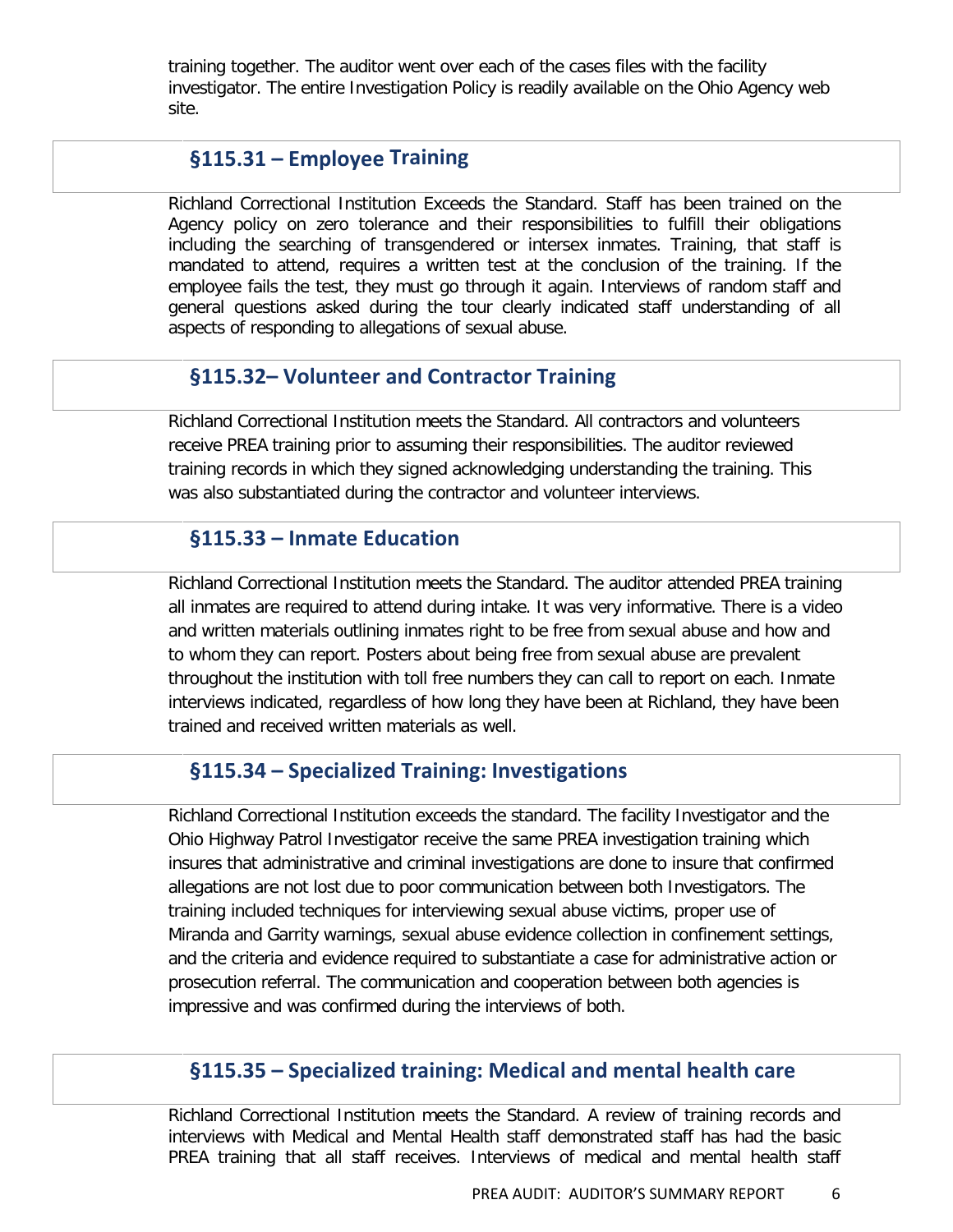demonstrated they understood: how to detect and assess signs of sexual abuse and sexual harassment; how to preserve physical evidence of sexual abuse; how to respond effectively and professionally to victims of sexual abuse and sexual harassment; and how and to whom to report allegations or suspicions of sexual abuse and sexual harassment.

## **§115.41 – Screening for Risk of Victimization and Abusiveness**

Richland Correctional Institution Meets the Standard. Inmates arriving at Richland during the day are received through the Intake Area (R&D) and are screened for victimization by a Nurse. The form is secured and picked up by a classification specialist who then reviews all available pertinent information and adds that information. The Unit Management Chief reviews all the information and then makes a final decision for act risk status. Inmates are then re-evaluated again within 30 days. The auditor sat through intake screening and verified the screening tool. It was objective and covered the required risk for victimization categories.

## **§115.42 – Use of Screening Information**

Richland Correctional Institution meets the Standard. The auditor verified how form is used to determine work/housing and education assignments and it was confirmed during the interview of the Unit Management Chief. Central Office Committee does placement of transgendered and/or intersex inmates prior to placement in any parent facility.

## **§115.43 – Protective Custody**

Richland Correctional Institution meets the Standard. Segregation is not used to house inmates at risk of victimization and is outlined in policy 79-ISA-11, The Warden, during her interview indicated placing inmates, who are or may be victims of sexual assault, in segregation, is only done in rare occasions for a very short period of time. This was also confirmed in interviews with Segregation staff.

## **§115.51 – Inmate Reporting**

Richland Correctional Institution meets the Standard. Inmates have access to multiple means of reporting sexual abuse. Facility does have toll free number to outside agency, Franklin County Juvenile Detention Facility, who reports all allegations to the facility. Posters throughout the facility indicate to the inmate how they can report. During the random inmate interviews most inmates were aware of all means to report sexual abuse and that it could be done anonymously.

#### **§115.52 – Exhaustion of Administrative Remedies**

Richland does not have administrative procedures to address inmate grievances regarding sexual abuse. THE STANDARD IS NOT APPLICABLE

## **§115.53 – Inmate Access to Outside Confidential Support Services**

Richland Correctional Institution meets the Standard. Richland has tried to establish a MOU with the community advocacy group. The local group indicated it did not have the staff to provide services to the facility. The Advocacy Agency has indicated should they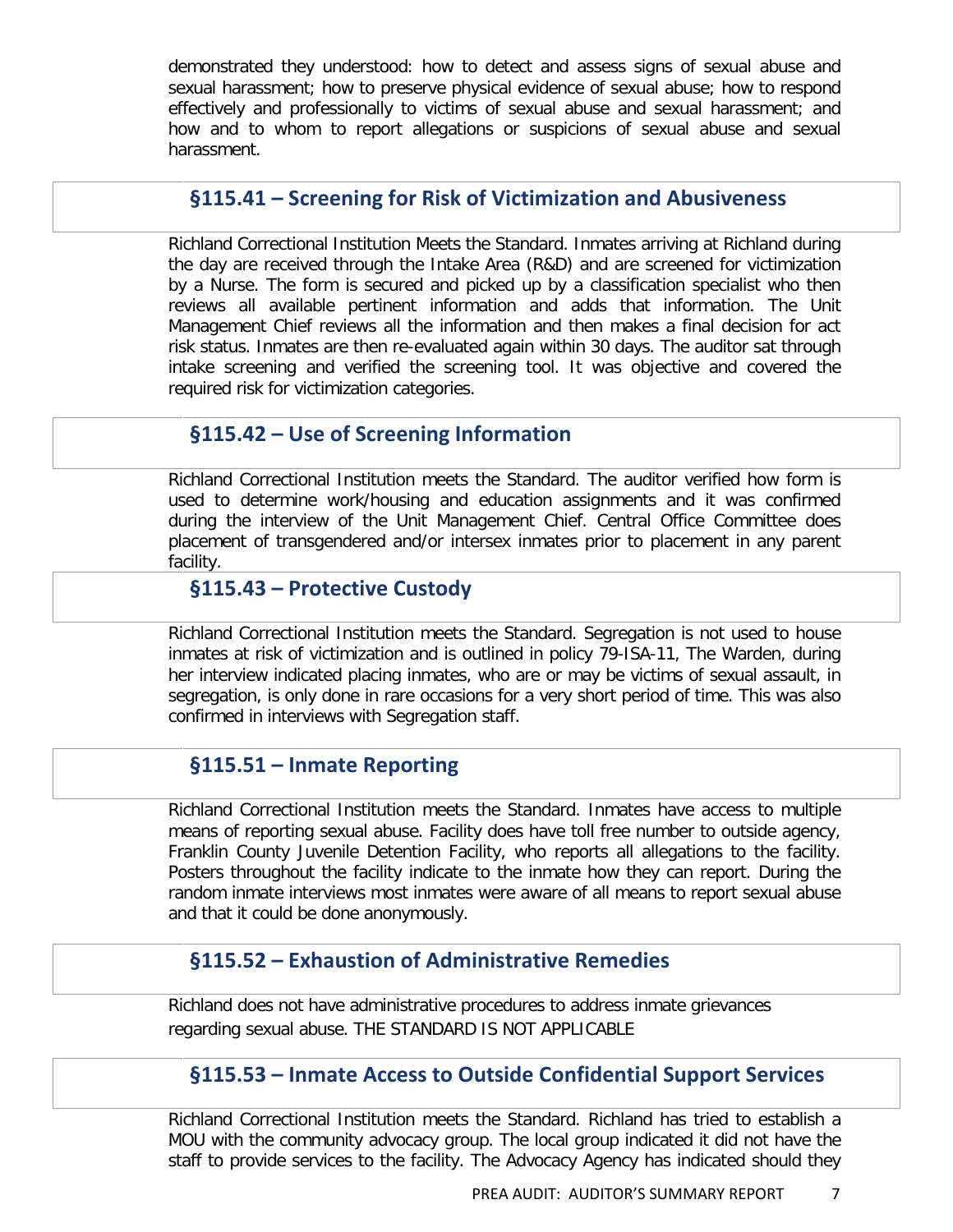get additional staff they would consider providing advocate services to Richland. The facility has provided National support services addresses through housing unit postings.

#### **§115.54 – Third-Party Reporting**

Richland Correctional Institution meets the Standard. The facility has third party reporting of sexual abuse or sexual harassment through the Agency web site. The link on the web page clearly indicates PREA. It is easily accessible for making a report and inmates were aware of it when questioned during the interviews.

## **§115.61 – Staff and** Agency **Reporting Duties**

Richland Correctional Institution meets the Standard. Staff duties for reporting are outlined in policy 79-ISA-11, reiterated in the training each staff member receives and was articulated by staff during interviews. Every employee that was interviewed knew their responsibility in confidentiality of information and disclosure only to their supervisor as needed for an investigation.

## **§115.62 – Agency Protection Duties**

Richland Correctional Institution meets the Standard. Staff duties for reporting are outlined in policy 79-ISA-11. All staff interviewed formally and questioned informally were aware of their responsibility to report any suspicion of inmate at substantial risk. The Warden indicated inmate safety and protection as the primary concern during the interview.

#### **§115.63 – Reporting to Other Confinement Facilities**

Richland Correctional Institution meets the Standard. Policy requires the Warden at the receiving facility must notify within 72 hours the Warden at the sending facility when an allegation has occurred at his/her facility. Agency Policy 79-ISA-11 requires this and the process was confirmed during the interview with the Warden.

#### **§115.64 – Staff First Responder Duties**

Richland Correctional Institution meets the Standard. All staff is trained as first responders and responsibilities to safeguard inmates and evidence. During the interviews staff was able to indicate the actions they would take if an inmate made a sexual abuse allegation to them. The interview with the facility investigator indicated no cases were affected negatively based on how the staff responded and handled the situation.

#### **§115.65 – Coordinated Response**

Richland Correctional Institution Meets the Standard. Facility policy 79-ISA-RICI describes institutional plan to coordinate actions taken in response to an incident of sexual abuse among staff first responders, medical and mental health practitioners, investigators, and facility leadership. Interviews with specialized staff confirmed they were knowledgeable about the PREA Plan and the coordinated duties and collaborative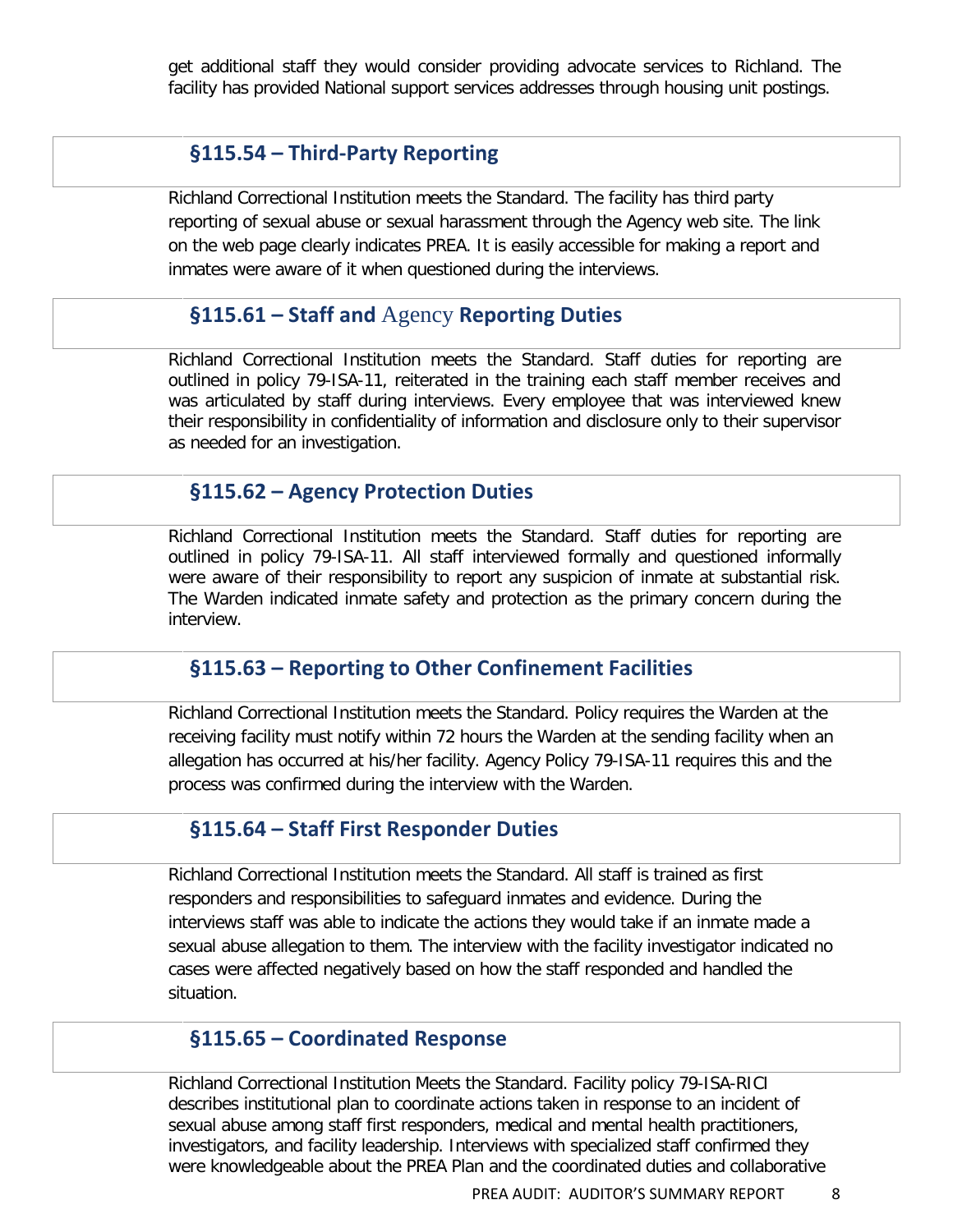# **§115.66 – Preservation of ability to protect inmates from contact with** abusers

Richland Correctional Institution meets the Standard. Central Office reported that there has been no collective bargaining agreement entered into or renewed since August 2012 that limits agency ability to remove staff sex abusers from inmate contact pending investigation outcome.

## **§115.67 – Agency protection against retaliation**

Richland Correctional Institution Meets the Standard. Agency Policy 79-ISA 2 stipulates that the investigator is responsible for monitoring retaliation of inmates and staff. The interview of the investigator and review of his documentation revealed periodic checks up to 90 days but beyond if they feel the situation requires it. With inmates they looks at inmate disciplinary reports, housing or program changes. With staff they looks at performance reviews or reassignments and shift changes.

## **§115.68 – Post-Allegation Protective Custody**

Richland Correctional Institution meets the Standard. The Agency policy allows the facility use of segregation only as a last resort, for a minimal time before either transfer or removal of abuser. Richland has not used segregation for this purpose during the evaluation period.

## **§115.71 – Criminal and Administrative Agency Investigations**

Richland Correctional Institution Exceeds the Standard. The institution investigator conducts the investigation immediately on being notified of an allegation. His training record and interview demonstrated the special training he received. The credibility of an alleged victim, suspect, or witness is assessed on an individual basis and not determined by the person's status as inmate or staff. Once his investigation supports criminal prosecution he works closely with the Ohio State Patrol. The facility investigator does not proceed with any further part of the investigation unless directed by the State Trooper. Both these individuals sat together in the same PREA Investigative training. These two individuals work closely with local prosecutors bringing confirmed cases to trial.

## **§115.72 – Evidentiary Standard for Administrative Investigations**

Richland Correctional Institution Meets the Standard. Facility Policy 79-ISA-2 indicates that only a preponderance of evidence as the standard when determining allegations are substantiated. The Investigator indicated that this is the threshold during his interview.

## **§115.73 – Reporting to Inmate**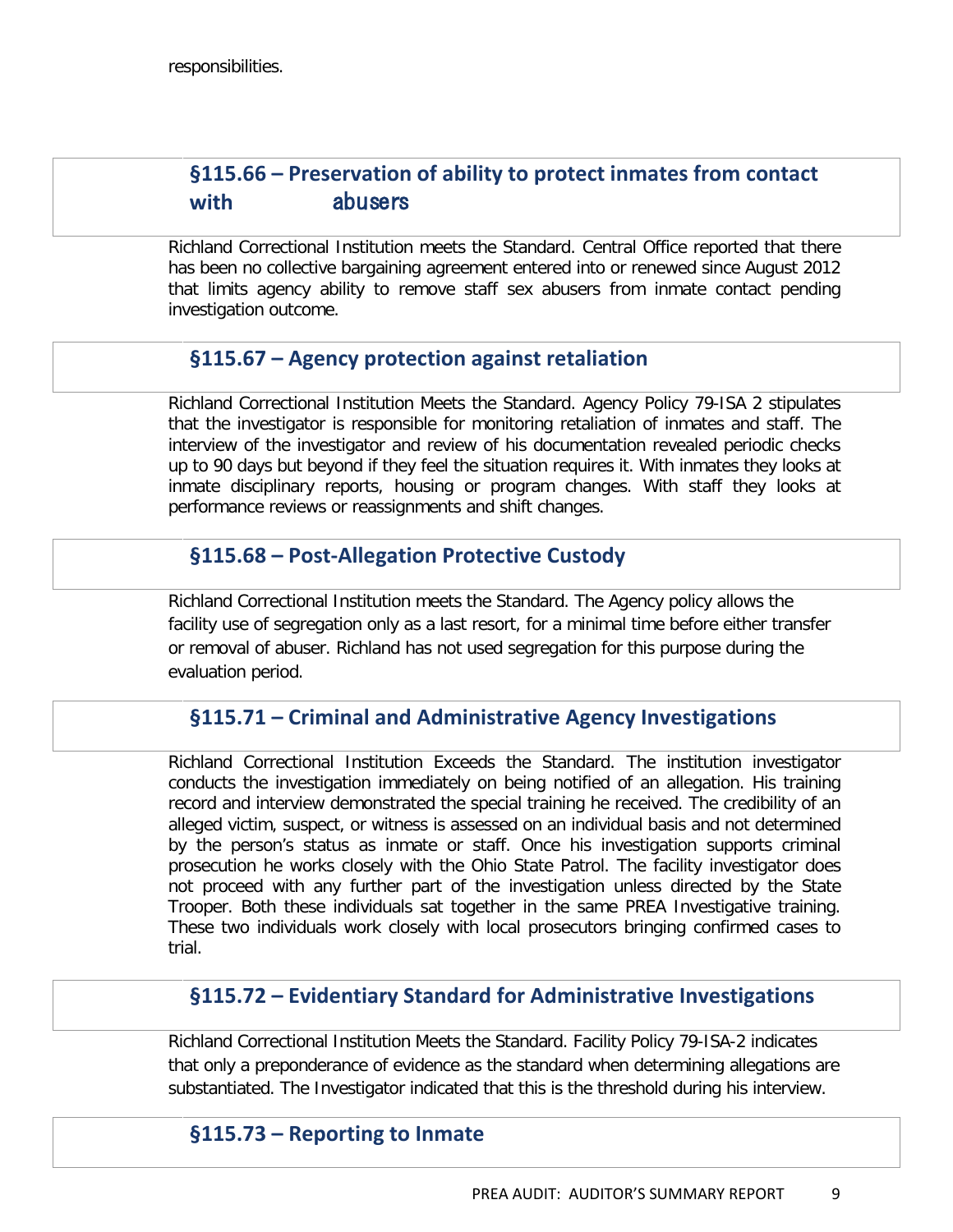Richland Correctional Institution meets the Standard. Facility Policy 79-ISA-2 2 indicates that the Investigator report to the inmate if any sexual abuse or sexual harassment allegation is substantiated, unsubstantiated and unfounded. In each case file was written notice of notification of completed investigations where the inmate was informed of the outcome of the investigations whether it had been determined to be substantiated, unsubstantiated, or unfounded. For sexual abuse by a staff member the inmate is informed in writing to include whenever: the staff member is no longer posted within the inmate's unit; the staff member is no longer employed at the facility; the agency learns that the staff member has been indicted on a charge related to sexual abuse within the facility; or the agency learns that the staff member has been convicted on a charge related to sexual abuse within the facility. If the inmate was alleged to have been sexually abused by another inmate, the investigator informs the alleged victim whenever: the alleged abuser has been indicted on a charge related to sexual abuse within the facility; or been convicted on a charge related to sexual abuse within the facility. The policy was also confirmed in the interview with the Investigator.

## **§115.76 – Disciplinary sanctions for staff**

Richland Correctional Institution Meets the Standard. Standards of Employee Conduct, 31-SEM-02, state staff will be terminated for any sexual abuse. Interviews with the Director and the Warden indicated this same policy. Richland has not terminated any one for a PREA issue.

## **§115.77 – Corrective action for contractors and volunteers**

Richland Correctional Institution Meets the Standard. Agency Policy 79-ISA-01 indicates removal from the facility for any sexual abuse by either a contractor or volunteer. Interviews with the Director and the Warden indicated this same policy. Richland has not removed any contractor or volunteers for a PREA issue.

#### **§115.78 – Disciplinary sanctions for inmates**

Richland Correctional Institution meets the Standard. Inmate Rules of Conduct prohibit all sexual activity between inmates and discipline inmates for such activity. It also outlines what the penalties are for inmate on inmate sexual abuse at the Disciplinary Hearing.

## **§115.81 – Medical and mental health screenings; history of sexual abuse**

Richland Correctional Institution meets the Standard. During the intake screening, inmates indicating previous victimization are seen by medical and mental health within 14 days. This is mandated by policy 79-ISA-04 and confirmed with medical and mental health interviews and review of files

#### **§115.82 – Access to emergency medical and mental health services**

Richland Correctional Institution Meets the Standard. Agency Policy 79-ISA-02 mandates immediate access to medical and mental health services. The institution and Med Central Hospital provides this care. Inmates receive immediate access to sexually transmitted infection prophylaxis. There is no cost to the inmate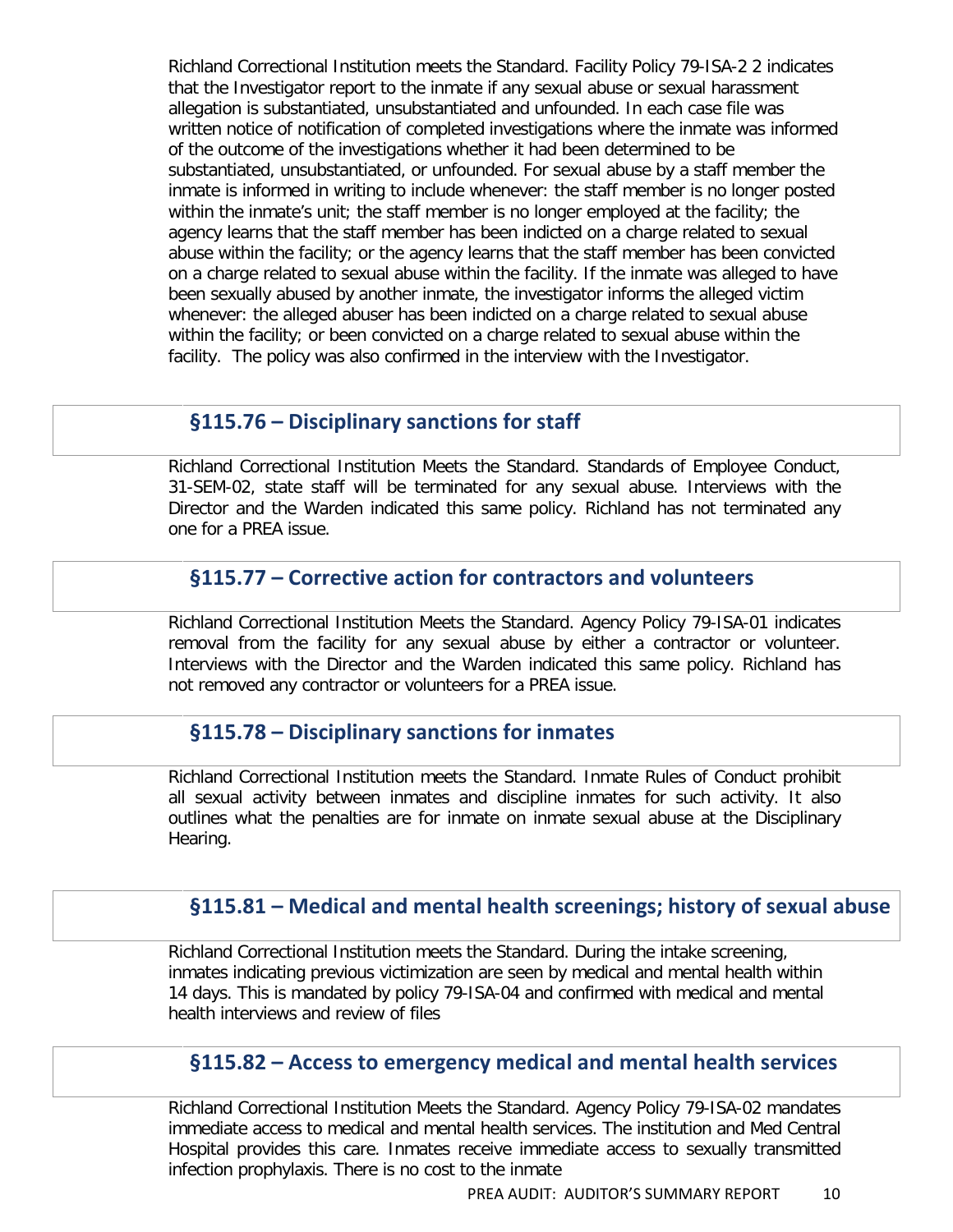# **§115.83 – Ongoing medical and mental** he 
**victims and abusers**

Richland Correctional Institution Meets the Standard. Agency Policy 79-ISA-02 Agency policy 79-ISA-04 requires all inmates be offered medical and mental health evaluations to those who were sexually abused in any prison, jail or juvenile facility including follow up services. FCI Berlin also attempts to conduct mental health evaluations on all known inmate abusers, offering treatment when appropriate. This practice was confirmed by interviews with Medical and Mental Health staff and file reviews.

## **§115.86 – Sexual abuse incident reviews**

Richland Correctional Institution Meets the Standard. Post incident reviews are done in accordance with Policy 79-ISA-03 within 30 days of conclusion of investigation in all cases except unfounded. This was confirmed in interviews with the Investigator and Warden and during incident reviews paperwork.

## **§115.87 – Data Collection**

Richland Correctional Institution Meets the Standard. Agency collects data on all allegations of sex abuse and aggregates the info annually. This was confirmed in the interview with the Agency PREA Coordinator

#### **§115.88 – Data Review** □ **for Corrective Action**

Richland Correctional Institution meets the Standard. Agency reviews all allegations of sexual abuse to make improvements to the Agency as whole. This was confirmed in the interview with the Agency PREA Coordinator. All aggregated sexual abuse data is available on the Agency web page.

## **§§115.89 – Data Storage,** □ **Publication, and** □D estruction

Richland Correctional Institution meets the Standard. Agency Policy 79-ISA-01 states all sexual abuse case records are securely maintained for a minimum of 10 years. The data is available on the Agency web page. The Agency PREA manager confirmed the retention schedule and web site publication during the interview.

#### **AUDITOR CERTIFICATION:**